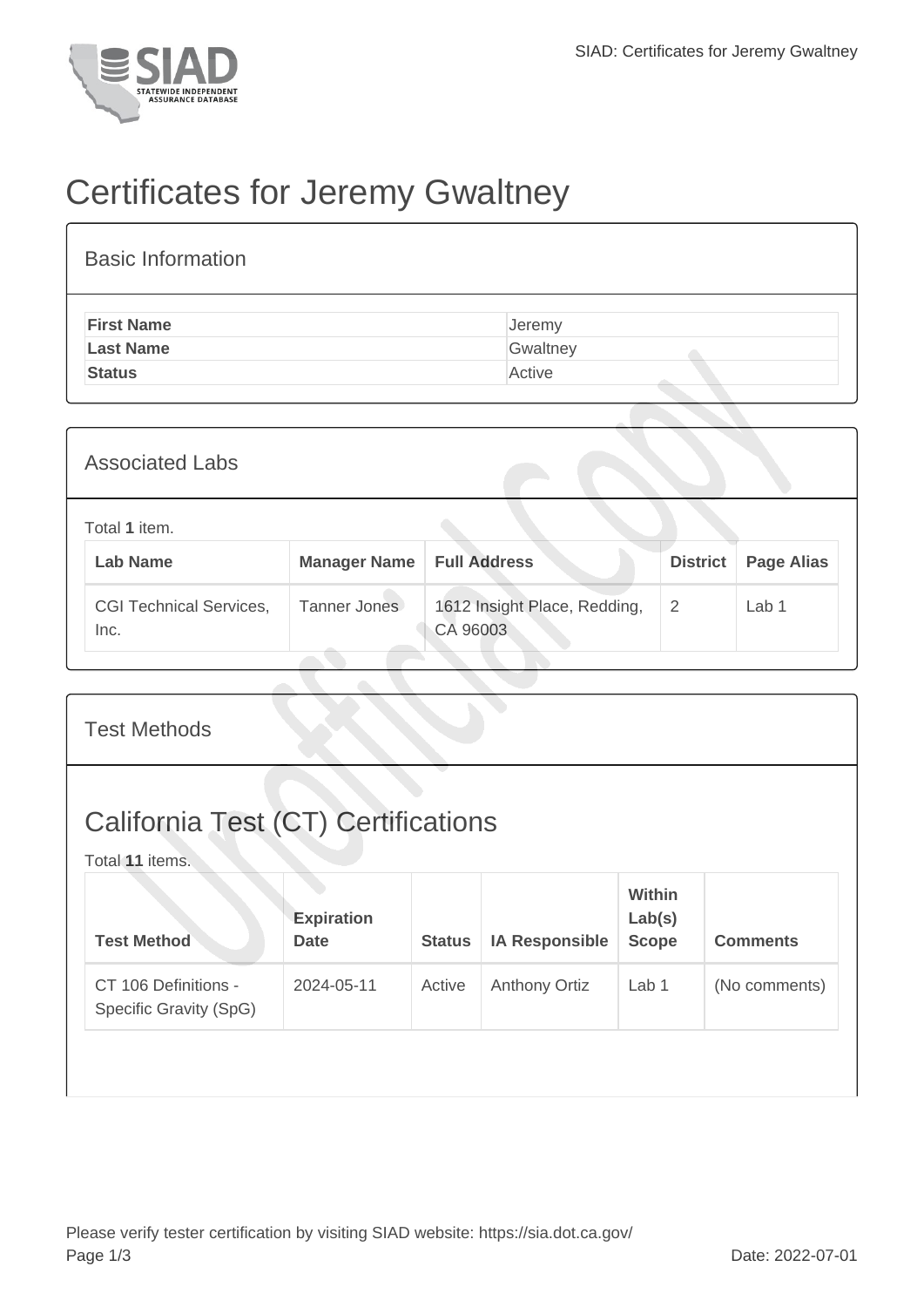

| <b>Test Method</b>                                      | <b>Expiration</b><br><b>Date</b> | <b>Status</b> | <b>IA Responsible</b> | <b>Within</b><br>Lab(s)<br><b>Scope</b> | <b>Comments</b> |
|---------------------------------------------------------|----------------------------------|---------------|-----------------------|-----------------------------------------|-----------------|
| CT 125 AGG Sampling -<br><b>AGGREGATES</b>              | 2024-05-10                       | Active        | <b>Anthony Ortiz</b>  | Lab <sub>1</sub>                        | (No comments)   |
| CT 125 BIT Sampling -<br><b>BITUMINOUS</b>              | 2024-05-10                       | Active        | <b>Anthony Ortiz</b>  | Lab 1                                   | (No comments)   |
| CT 125 GEN Sampling -<br><b>GENERAL</b>                 | 2024-05-10                       | Active        | <b>Anthony Ortiz</b>  | Lab <sub>1</sub>                        | (No comments)   |
| CT 125 HMA Sampling -<br><b>HMA</b>                     | 2023-05-10                       | Active        | <b>Anthony Ortiz</b>  | Lab <sub>1</sub>                        | (No comments)   |
| CT 211 LA Rattler                                       | 2024-05-11                       | Active        | <b>Anthony Ortiz</b>  | Lab <sub>1</sub>                        | (No comments)   |
| CT 231 Relative<br><b>Compaction - Nuclear</b><br>Gage  | 2023-05-10                       | Active        | <b>Anthony Ortiz</b>  | Lab <sub>1</sub>                        | (No comments)   |
| CT 308 Bulk SpG and<br>Density - HMA                    | 2023-05-10                       | Active        | <b>Anthony Ortiz</b>  | Lab <sub>1</sub>                        | (No comments)   |
| CT 309 Max SpG and<br>Density - HMA                     | 2024-05-11                       | Active        | <b>Anthony Ortiz</b>  | Lab <sub>1</sub>                        | (No comments)   |
| CT 382 AC Content by<br>Ignition Oven                   | 2024-05-10                       | Active        | <b>Anthony Ortiz</b>  | Lab <sub>1</sub>                        | (No comments)   |
| CT 384 Combined<br>Grade for HMA using up<br>to 25% RAP | 2024-05-11                       | Active        | <b>Anthony Ortiz</b>  | (No lab)                                | (No comments)   |

## AASHTO/ASTM Proficiencies